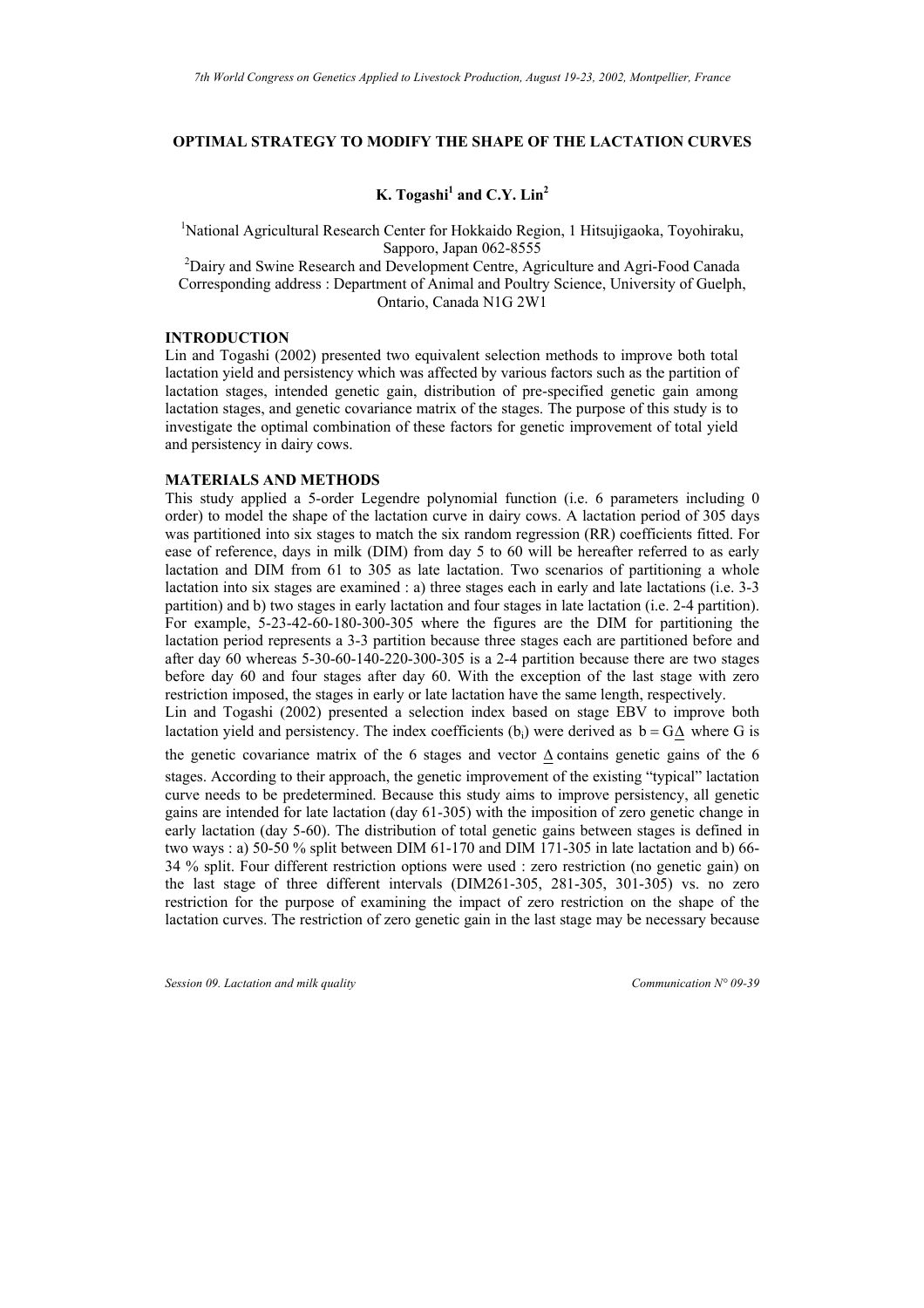increased milk production in the last stage would result in a longer calving interval. Three levels of genetic improvement over the typical curve are assumed : 1 %, 3 % and 5 %. The lactation EBV of the typical curve was taken to be 1427.9 kg for Holstein population (Pool and Meuwissen, 2001). As an example, a combination of 1 % of genetic improvement (i.e. 1 % of 1427.9 = 14.279) and a 66-34 % split means that a genetic gain of 9.424 kg EBV (66 % of 14.279 = 9.424) was pre-specified for DIM 61-170 and 4.855 kg EBV (i.e. 34 % of  $14.279 = 4.855$  for DIM 171-305.

A total of 48 possible combinations  $(2x2x4x3)$  of these factors was available for studying the optimal combination to achieve the intended curve. Each of these 48 combinations has resulted in a lactation curve to be compared with typical curve or conventional selection based on lactation EBV. Current selection for 305-day milk yield is based on lactation EBV, i.e. EBV<sub>L</sub> = 1'Φα where 1 is the summing vector,  $\Phi$  is the Legendre polynomial matrix of a whole lactation, and  $\alpha$  is a vector of RR coefficients. Correlated response for the i<sup>th</sup> day across lactation ( $i = 5, 6, \ldots, 305$ ) due to conventional selection on lactation EBV was estimated as  $\Delta_c = G^* 1 \left( i / \sigma_{EBV_L} \right)$  where  $\Delta_c$  is a vector of correlated responses from days 5 to 305,  $G^*$  is the genetic covariance matrix of days 5 to 305,  $i =$  (genetic improvement of 1 %, 3 %, or 5 %)  $\sigma_{EBV_L}$ , and  $\sigma_{EBV_L} = \sqrt{1/\Phi K \Phi'}$  with **K** being the genetic covariance matrix of RR coefficients. Matrix **K** was adapted from Pool and Meuwissen (2001).

### **RESULTS AND DISCUSSION Partition of lactation period.**



**Figure 1. Comparison of BV between conventional selection and selection based on stage EBV with zero restriction on DIM301-305 at 3 % of genetic gain**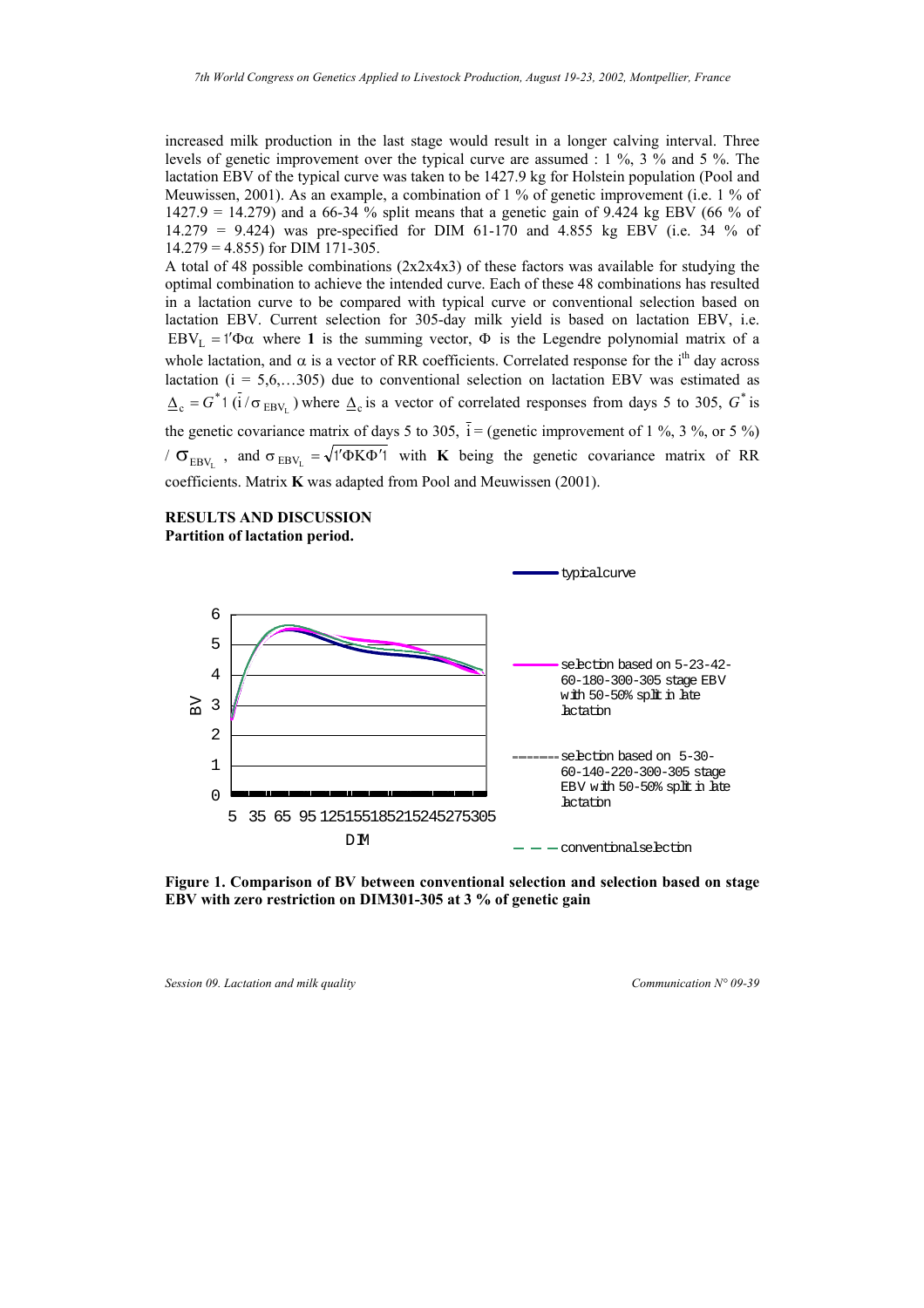This study involved a total of 48 combinations that resulted in 48 realized curves. Because of space limitation for this presentation, only a few combinations were shown. At 3 % of genetic gain with the restriction of zero genetic change in the last stage (DIM301-305), the realized curves for 2-4 partition and 3-3 partition are compared in figure 1. Obviously, the 3-3 partition achieved a higher persistency than the 2-4 partition because peak yield or the number of days to peak yield remain unchanged under 3-3 partition whereas the 2-4 partition increased both peak yield and days to peak yield. This observation indicates that when lactation period is partitioned into stages, it is advantageous to shorten the stage interval by increasing the number of stages before DIM 60 and to increase the stage interval through reducing the number of stages after DIM 60.

**Distribution of genetic gains.** With the exception of zero restriction on DIM301-305, the last stage of all realized curves of the 3-3 partition showed an upward trend whereas an acute descent was observed for the 2-4 partition. On the other hand, zero restriction in DIM300-305 does not lead to an ascent or a rapid descent in the last stage of the realized curve (figure 1) simply because it has a short interval of only 5 days. As expected, the distribution of intended genetic gain in late lactation by 66-34 % split resulted in more genetic gain in the stage of DIM61-170 than in the stage of DIM171-305. In particular, a combination of 66-34 % split and 3-3 partition yields a smaller BV than the typical curve in the stage of DIM261-305.

The results of the above comparisons obtained at 3 % of genetic gain became more conspicuous at 5 % of genetic gain and became less apparent at 1 % of genetic gain. Partition of 5-23-42-60-180-300-305 with equal distribution of genetic gain in late lactation (50-50 % split) is considered as the best combination to improve persistency. The next alternative is the partition of 5-30-60-140-220-300-305 coupled with a 50-50 % split. The realized curves for these two partitions were shown in figure 1.

**Impact of conventional selection on lactation curve.** Genetic curve derived from conventional selection based on lactation EBV was shown in figure 1. Conventional selection produced higher peak than the typical curve. Selection based on 5-30-60-140-22-300-305 had slightly higher persistency than conventional selection, but the difference is not noticeable in figure 1 because of the scale. Daily genetic gain due to conventional selection ranges from 0.05 to 0.15kg EBV in early lactation and remains about the same in late lactation (figure 2). This indicates that conventional selection would primarily raise the level of production coupled with a minor modification of the shape of the lactation curve at both ends of the lactation curve. The partition of 5-30-60-140-220-300-305 showed two peaks in daily genetic gain expressed as deviations from typical curve while the partition of 5-23-42-60-180-300-305 had a single peak (figure 2). Biologically, a genetic lactation curve with a single peak is easier to achieve than the one with two peaks. Obviously, a target curve would be better realized by distributing genetic gain directly to each day of the lactation period. However, this would require a full fit of 301 RR coefficients. From computation and practical breeding standpoints, a reduced fit of RR coefficients or a reduced number of lactation stages partitioned is desirable. This study demonstrates that an optimal strategy to improve lactation yield and/or persistency needs to consider the number and the length of stages partitioned and the proportion of genetic gains intended between stages.